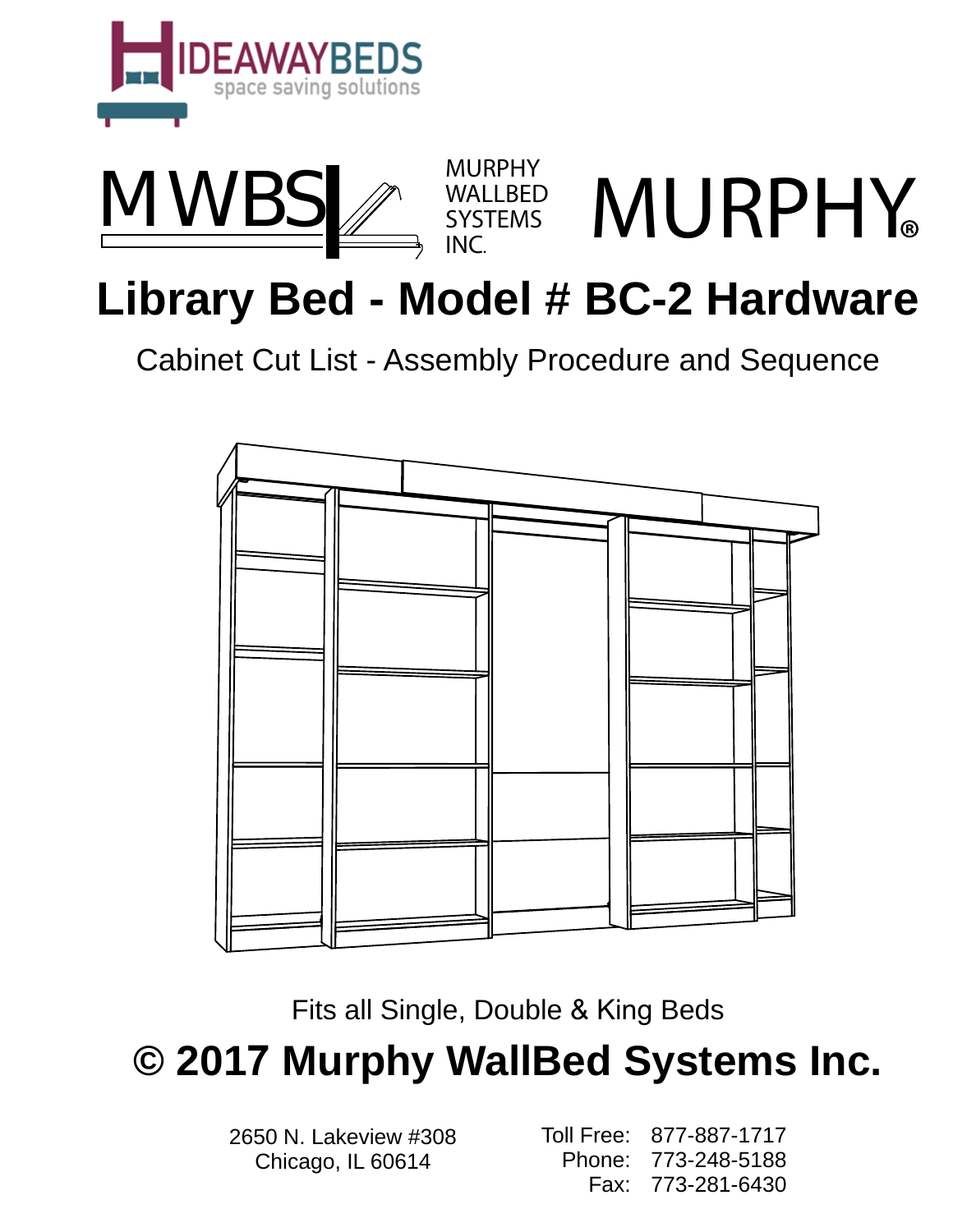# **BC-2 Sliding Bookcase**  Hardware Components List

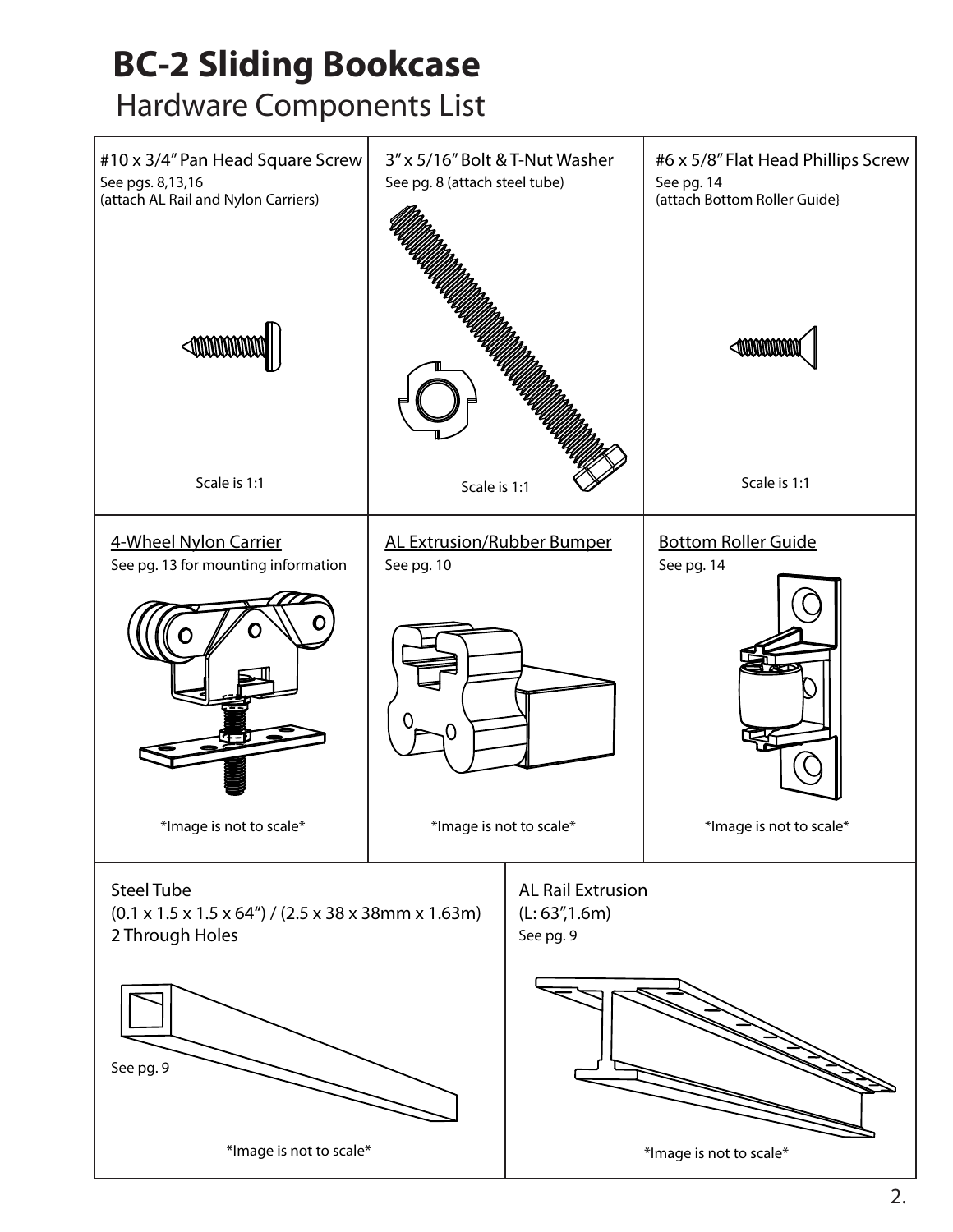### STEP #1 **BED CABINET COMPONENTS**

NOTE: Before you start any assembly: Sort all parts of the five cabinets. Separate each cabinet and check to make sure you have the correct number of parts of the correct size.

| <b>SINGLE SIZE - MURPHY BED CABINET</b> |  |  |  |  |  |
|-----------------------------------------|--|--|--|--|--|
|                                         |  |  |  |  |  |
|                                         |  |  |  |  |  |
|                                         |  |  |  |  |  |
|                                         |  |  |  |  |  |
|                                         |  |  |  |  |  |
|                                         |  |  |  |  |  |
|                                         |  |  |  |  |  |
|                                         |  |  |  |  |  |
|                                         |  |  |  |  |  |
|                                         |  |  |  |  |  |
|                                         |  |  |  |  |  |
|                                         |  |  |  |  |  |

#### **DOUBLE SIZE - MURPHY BED CABINET**

| <b>PART</b> | WIDTH                |                     | <b>LENGTH</b> |
|-------------|----------------------|---------------------|---------------|
|             | <b>Right End</b>     | 147/8"              | 85''          |
| 2           | Left End             | 147/8"              | 85''          |
| 3           | <b>Front Toe</b>     | 41/2"               | 56"           |
| 4           | Headboard            | 147/8"              | 56"           |
| -5          | Valance (2)          | 3''                 | 56"           |
| 6           | Top                  | 147/8"              | 56"           |
| 7           | Library Top          | 24″                 | 57 1/2"       |
| 8           | <b>Front Valance</b> | 61/4"               | 57 1/2"       |
| 9           | Nailer               | 61/4"               | 60 1/2"       |
| 10          | <b>Steel Support</b> | $11/2$ " x $11/2$ " | 64''          |

#### **KING SIZE - MURPHY BED CABINET**

| <b>PART</b> |                      | Width               | LENGTH  |
|-------------|----------------------|---------------------|---------|
|             | <b>Right End</b>     | 147/8"              | 90''    |
| 2           | Left End             | 147/8"              | 90''    |
| 3           | <b>Front Toe</b>     | 41/2"               | 62"     |
| 4           | Headboard            | 147/8"              | 62"     |
| 5           | Valance (2)          | 3''                 | 62"     |
| 6           | Top                  | 147/8"              | 62"     |
|             | Library Top          | 24''                | 63 1/2" |
| 8           | <b>Front Valance</b> | 61/4"               | 63 1/2" |
| 9           | <b>Nailer</b>        | 61/4"               | 66 1/2" |
| 10          | <b>Steel Support</b> | $11/2$ " x $11/2$ " | 64"     |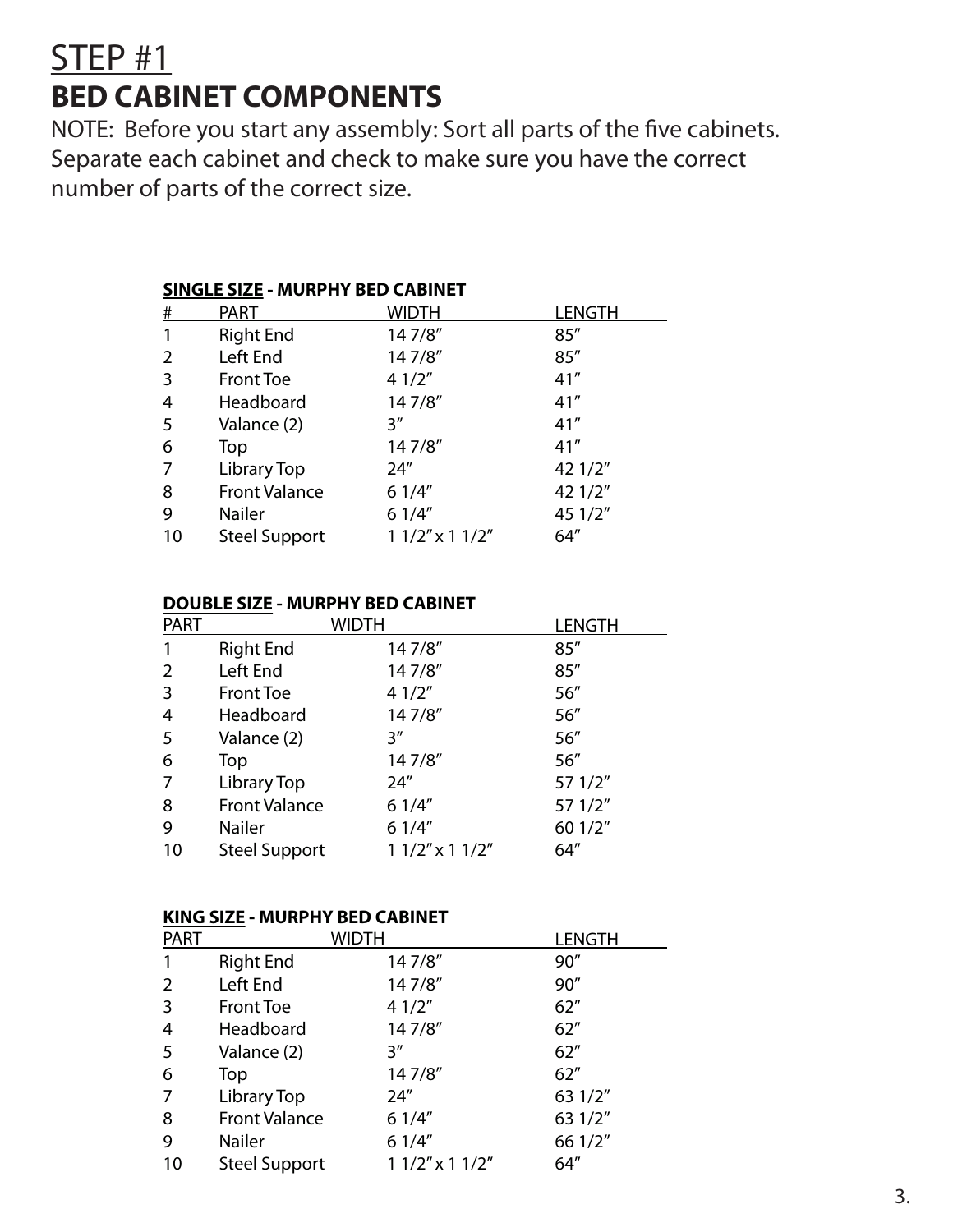### STEP #1 **BED CABINET ASSEMBLY**

Assemble parts #1-#7. Note that the Top (#6) is assembled between (#2) and (#1). Part (#7) is fastened to the top of the whole assembly.

NOTE: Do not assemble parts #8, #9 or #10 at this time.

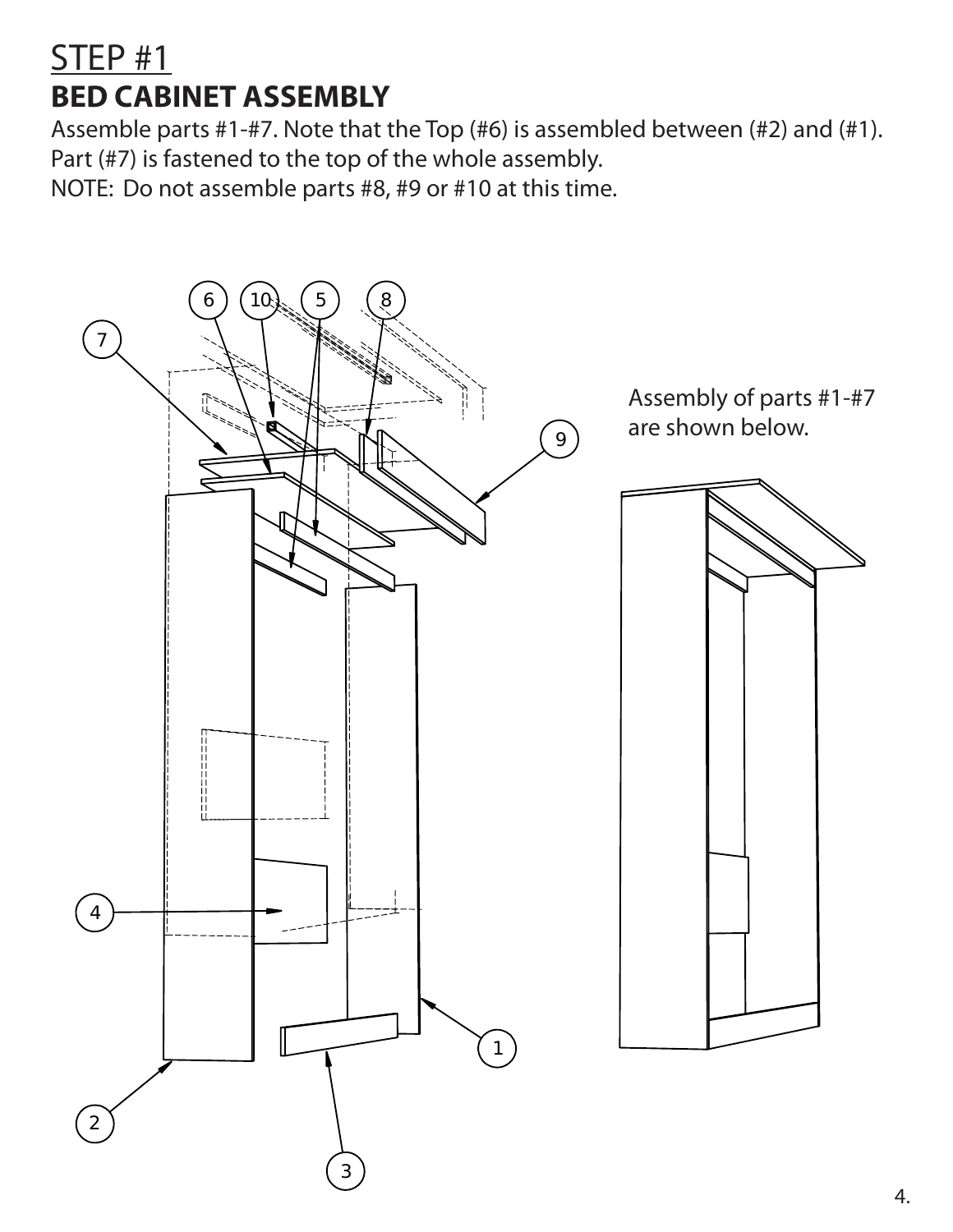# STEP #2 **BED CABINET POSITIONING**

Position Bed Cabinet to wall - Loosely attach to studs with #8 x 3" wood screws. Be sure to locate at least three wall studs for secure attachment.

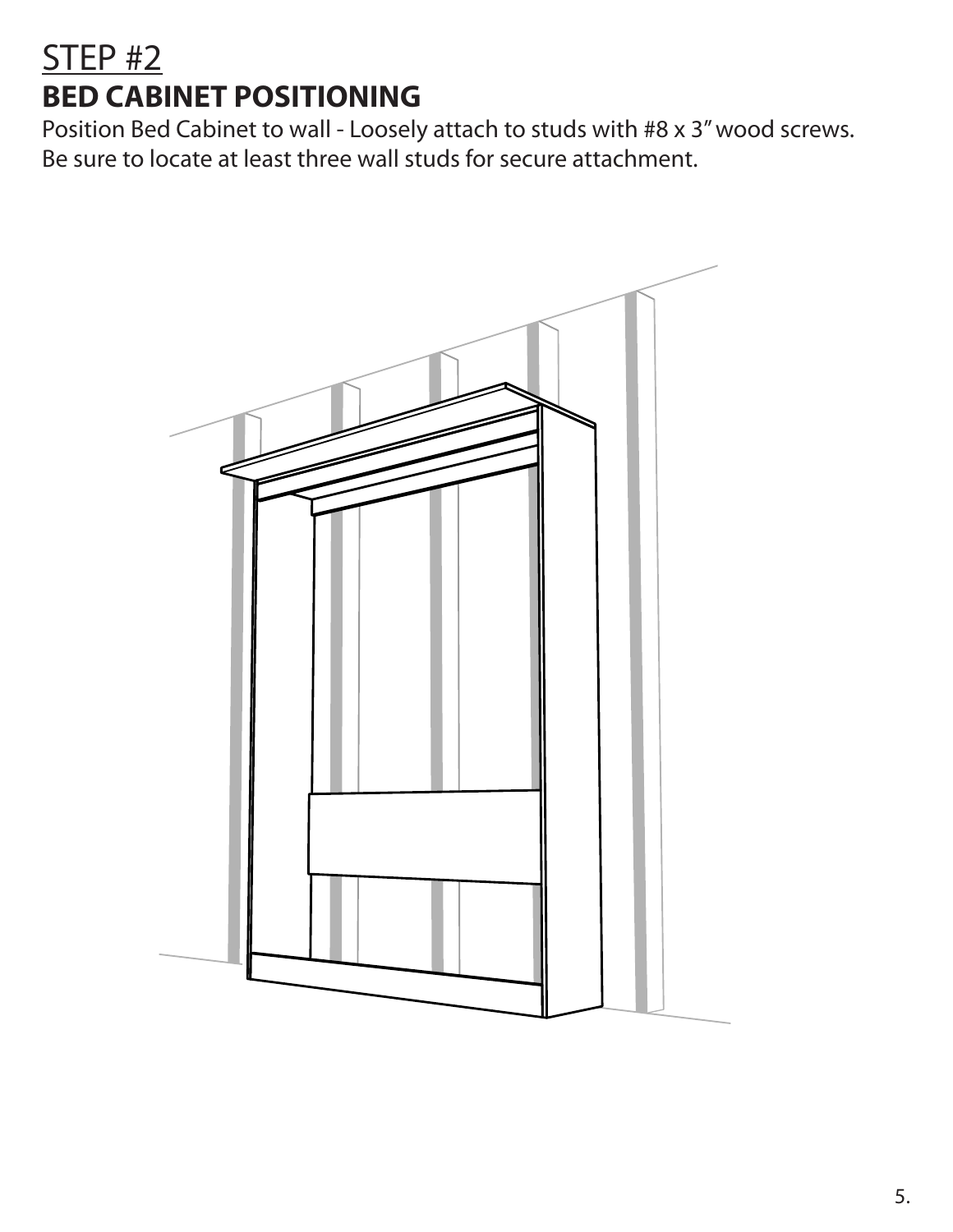### STEP #3 **SIDE CABINET COMPONENTS; LEFT AND RIGHT**

#### **SINGLE SIZE - MURPHY BED SIDE CABINET**

| #(L) | #(R) | <b>PART</b>                 | Width    | LENGTH  |
|------|------|-----------------------------|----------|---------|
| 11   | 11   | <b>Right End</b>            | 147/8"   | 85''    |
| 12   | 12   | Left End                    | 147/8"   | 85''    |
| 13   | 13   | <b>Front Toe</b>            | 3 13/16" | 19 3/4" |
| 14   | 14   | <b>Deck</b>                 | 147/8"   | 19 3/4" |
| 15   | 15   | <b>Horizontal Partition</b> | 147/8"   | 19 3/4" |
| 16   | 16   | Adjustable Shelf (3)        | 14 3/4"  | 19 3/4" |
| 17   | 17   | Valance                     | 3″       | 19 3/4" |
| 18   | 18   | Top                         | 147/8"   | 19 3/4" |
| 19   | 19   | Library Top                 | 24"      | 21 1/4" |
| 20   | 20   | <b>Front Valance</b>        | 61/4"    | 22"     |
| 21   | 21   | Side Valance                | 61/4"    | 24''    |

#### **DOUBLE SIZE - MURPHY BED SIDE CABINET**

| #(L) | #(R) | <b>PART</b>                 | Width    | LENGTH  |
|------|------|-----------------------------|----------|---------|
| 11   | 11   | <b>Right End</b>            | 147/8"   | 85''    |
| 12   | 12   | Left End                    | 147/8"   | 85''    |
| 13   | 13   | <b>Front Toe</b>            | 3 13/16" | 27 1/4" |
| 14   | 14   | <b>Deck</b>                 | 147/8"   | 27 1/4" |
| 15   | 15   | <b>Horizontal Partition</b> | 147/8"   | 27 1/4" |
| 16   | 16   | Adjustable Shelf (3)        | 14 3/4"  | 27 1/4" |
| 17   | 17   | Valance                     | 3″       | 271/4"  |
| 18   | 18   | Top                         | 147/8"   | 27 1/4" |
| 19   | 19   | Library Top                 | 24''     | 28 3/4" |
| 20   | 20   | <b>Front Valance</b>        | 61/4"    | 29 1/2" |
| 21   | 21   | Side Valance                | 61/4"    | 24''    |

#### **KING - MURPHY BED SIDE CABINET**

| #(L) | #(R) | <b>PART</b>                 | Width    | LENGTH  |
|------|------|-----------------------------|----------|---------|
| 11   | 11   | <b>Right End</b>            | 147/8"   | 90"     |
| 12   | 12   | Left End                    | 147/8"   | 90''    |
| 13   | 13   | <b>Front Toe</b>            | 3 13/16" | 30 1/4" |
| 14   | 14   | <b>Deck</b>                 | 147/8"   | 30 1/4" |
| 15   | 15   | <b>Horizontal Partition</b> | 147/8"   | 30 1/4" |
| 16   | 16   | Adjustable Shelf (3)        | 14 3/4"  | 30 1/4" |
| 17   | 17   | Valance                     | 3″       | 30 1/4" |
| 18   | 18   | Top                         | 147/8"   | 30 1/4" |
| 19   | 19   | Library Top                 | 24''     | 31 3/4" |
| 20   | 20   | <b>Front Valance</b>        | 61/4"    | 32 1/2" |
| 21   | 21   | Side Valance                | 61/4"    | 24''    |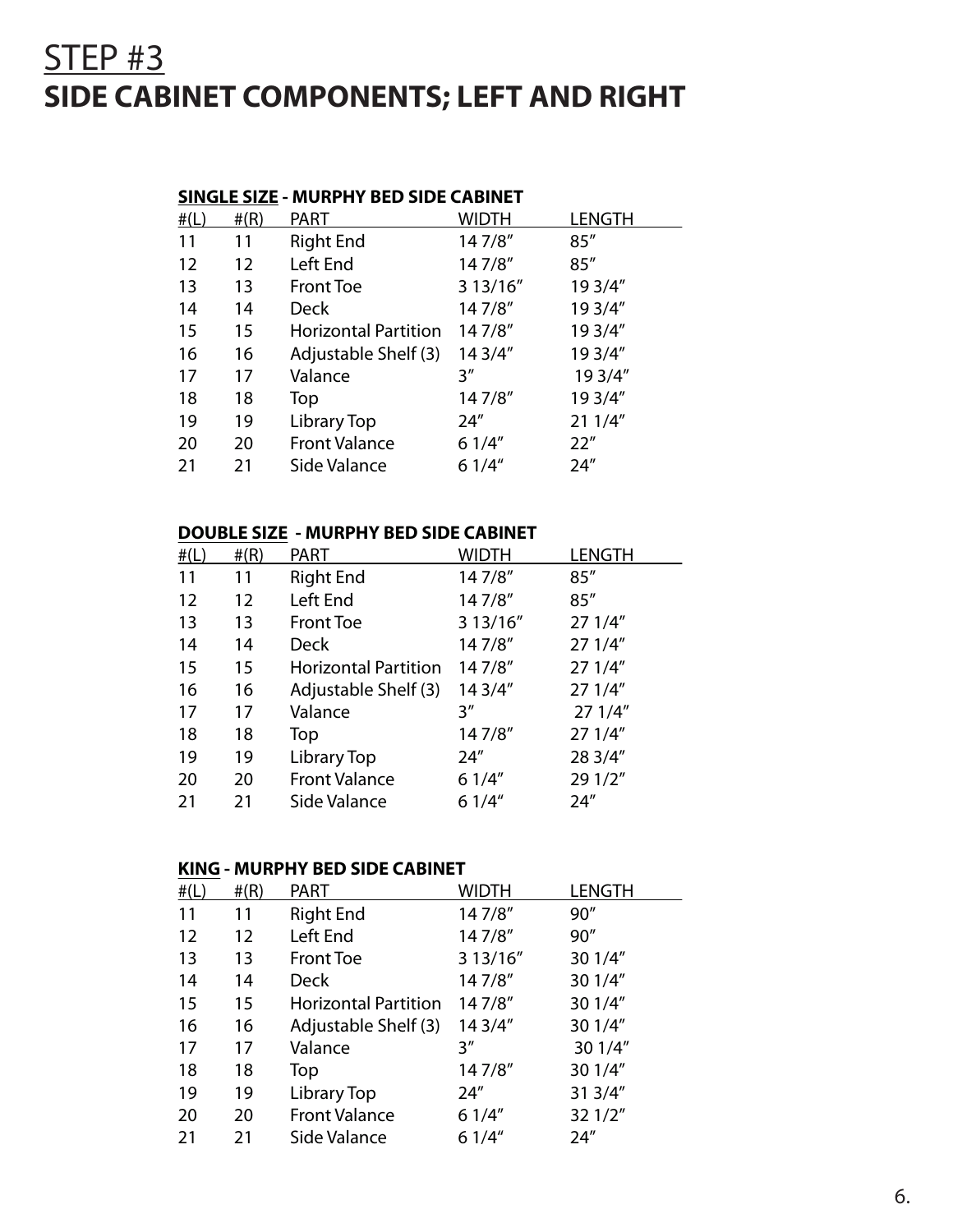### STEP #3 **SIDE CABINET ASSEMBLY**

Assemble parts #11, #12, #13, #14, #15, #17, #18, #19 and #21 as shown below. NOTE: Parts #16 are adjustable shelves and will be added later.

Part #18 mounts between #11 and #12.

Part #20 will be added to assembly later.



Note: Left and right sides are identical except for their top assemblies (Left shown). Repeat assembly steps for the Right Side Cabinet.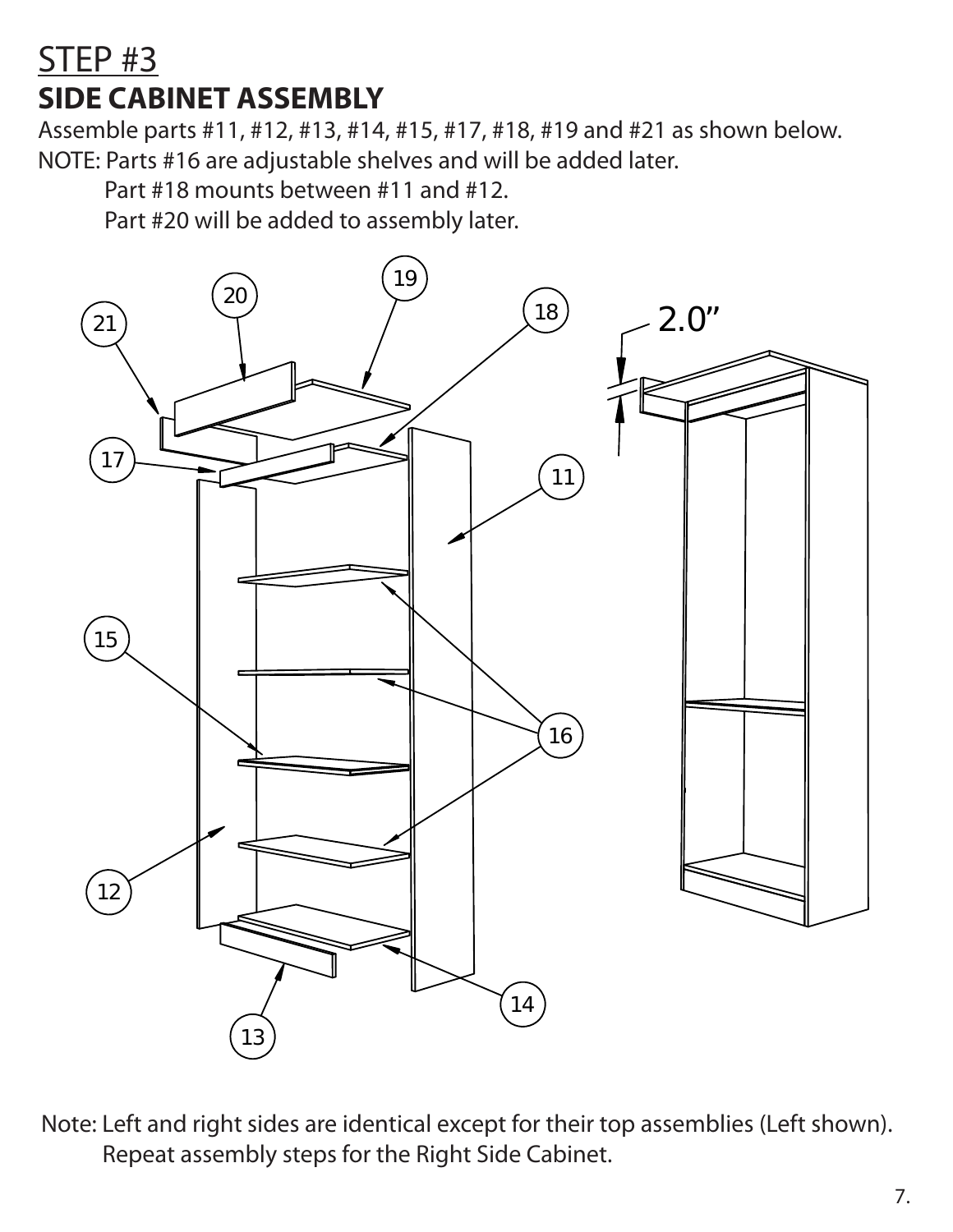# STEP #4 **SIDE CABINET POSITIONING**

Position and secure Left and Right Side Cabinets to Bed Cabinet using #8 x 1¼" wood screws.

Square and level bed cabinet and left and right side cabinets. Make final secure attachment through the back of valance #5 of the Bed Cabinet using (3) #8x3" wood screws, into studs.

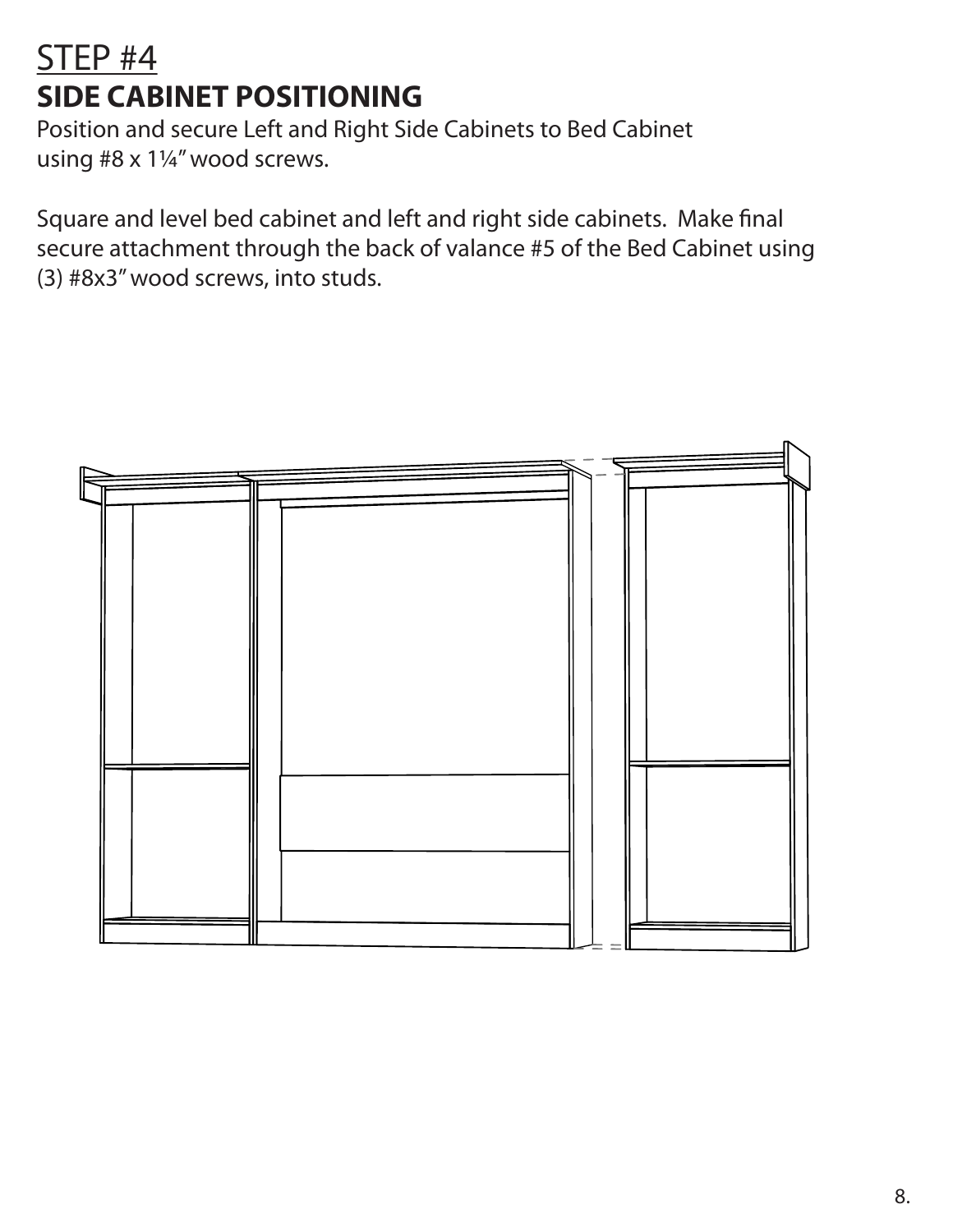### STEP #5 **INSTALL STEEL SUPPORT**

Fasten the square 1.5"x1.5" steel tube to the top of the assembly using the provided 3.0" bolts and T-nuts. The steel tube should be centered on top of the bed cabinet and bolt holes should be 13.0" from the wall. Use the holes in the tube to guide for drilling.



### STEP #6 **ATTACH LEFT SIDE ALUMINUM TRACK**

Position inside edge of track 2.0" from cabinet front as shown below. Right end of track should be centered with the bed cabinet. The aluminum tracks come as queen size; use a hacksaw to shorten them both *equally* to fit single or full size beds.

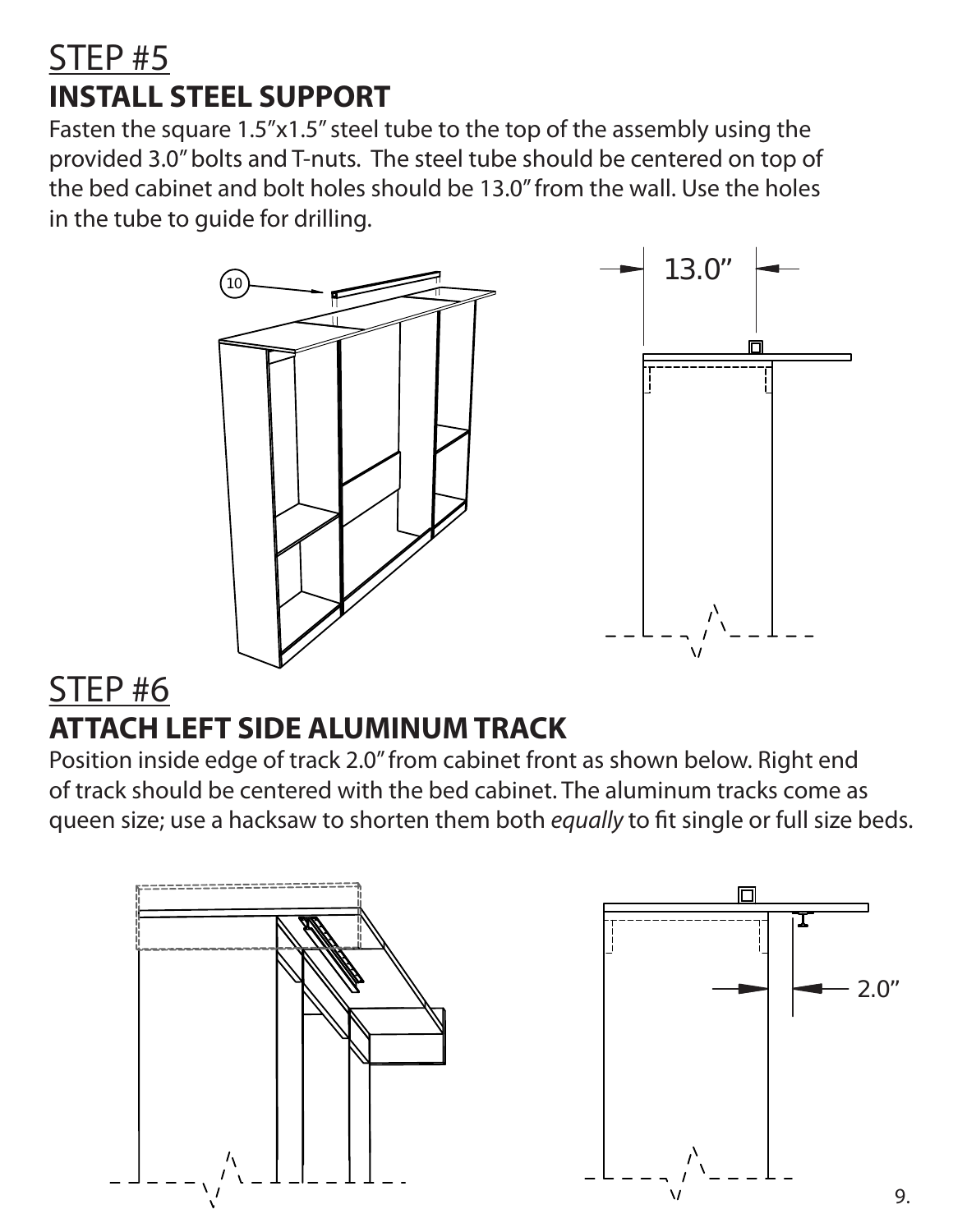# STEP #6 **INSTALL LEFT END RUBBER SAFETY STOP**

Slide one rubber safety stop to end of left track in position shown below. Loosely tighten to track with provided screws, you will tighten later.

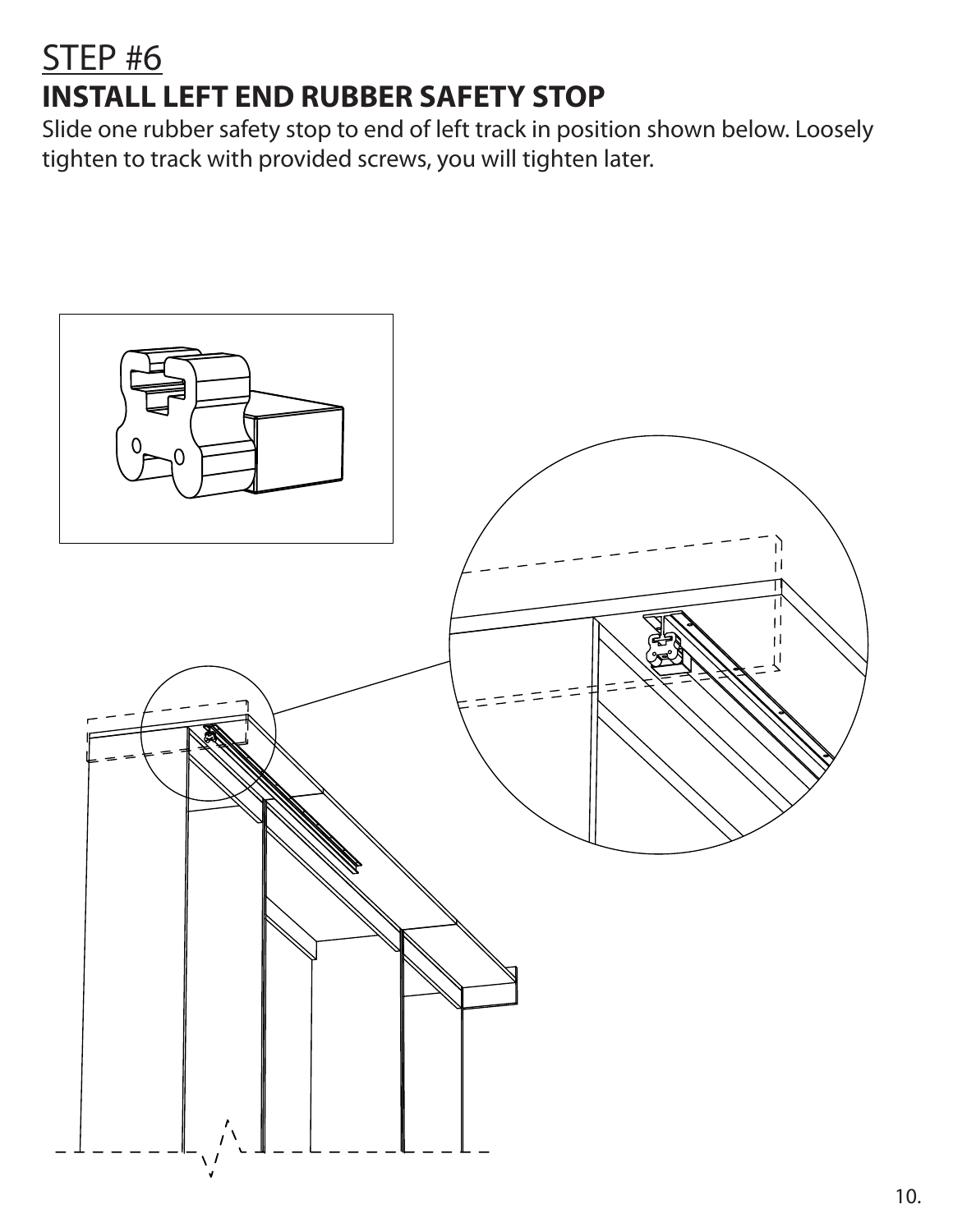### STEP #7 **SLIDING BOOK CASE COMPONENTS**

NOTE: Two of each part are included for the identical left and right sliding cabinet assemblies.

#### **SINGLE - SLIDING BOOK CASE**

| #  | <b>PART</b>                 | Width   | <b>LENGTH</b> |
|----|-----------------------------|---------|---------------|
| 22 | <b>Right End</b>            | 8''     | 81 7/16"      |
| 23 | Left End                    | 8''     | 81 7/16"      |
| 24 | <b>Front Toe</b>            | 3''     | 19 3/4"       |
| 25 | <b>Deck</b>                 | 71/4"   | 19 3/4"       |
| 26 | <b>Horizontal Partition</b> | 71/4"   | 19 3/4"       |
| 27 | Adjustable Shelves          | 71/8''  | 19 3/4"       |
| 28 | Valance                     | 3''     | 19 3/4"       |
| 29 | Top                         | 71/4"   | 19 3/4"       |
| 30 | <b>Back</b>                 | 19 3/4" | 81 7/16"      |
|    |                             |         |               |

#### **DOUBLE - SLIDING BOOK CASE**

| <b>PART</b> |                             | WIDTH  | <b>LENGTH</b> |
|-------------|-----------------------------|--------|---------------|
| 22          | <b>Right End</b>            | 8''    | 81 7/16"      |
| 23          | Left End                    | 8''    | 81 7/16"      |
| 24          | <b>Front Toe</b>            | 3''    | 27 1/4"       |
| 25          | <b>Deck</b>                 | 71/4"  | 27 1/4"       |
| 26          | <b>Horizontal Partition</b> | 71/4"  | 271/4"        |
| 27          | <b>Adjustable Shelves</b>   | 71/8'' | 271/4"        |
| 28          | Valance                     | 3''    | 27 1/4"       |
| 29          | Top                         | 71/4"  | 27 1/4"       |
| 30          | <b>Back</b>                 | 271/4" | 81 7/16"      |

#### **KING - SLIDING BOOK CASE**

| <b>PART</b> |                             | WIDTH   | <b>LENGTH</b> |
|-------------|-----------------------------|---------|---------------|
| 22          | <b>Right End</b>            | 8''     | 86 7/16"      |
| 23          | Left End                    | 8''     | 86 7/16"      |
| 24          | <b>Front Toe</b>            | 3''     | 30 1/4"       |
| 25          | <b>Deck</b>                 | 71/4"   | 30 1/4"       |
| 26          | <b>Horizontal Partition</b> | 71/4"   | 30 1/4"       |
| 27          | Adjustable Shelves          | 71/8''  | 30 1/4"       |
| 28          | Valance                     | 3''     | 30 1/4"       |
| 29          | Top                         | 71/4"   | 30 1/4"       |
| 30          | <b>Back</b>                 | 30 1/4" | 86 7/16"      |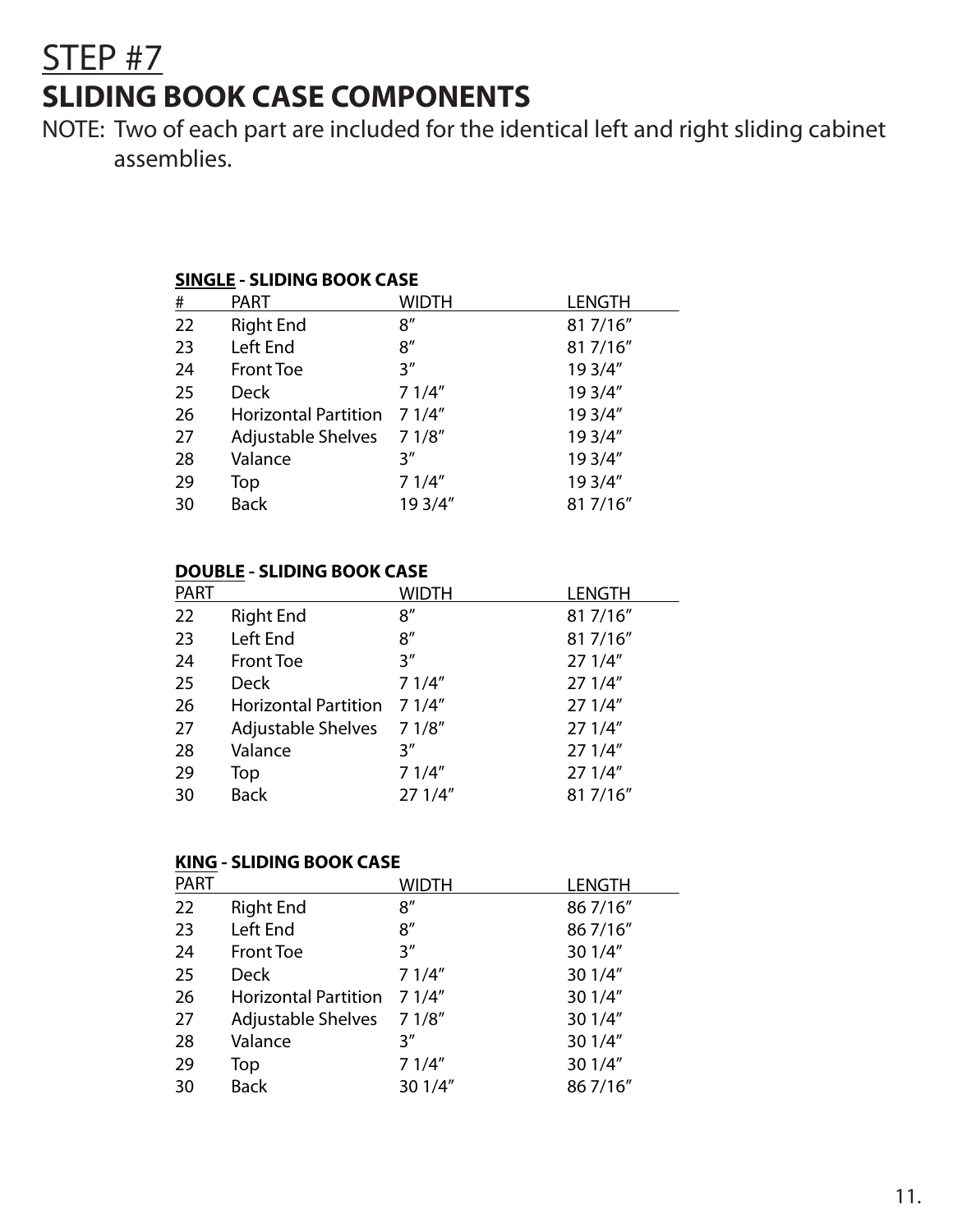### STEP #7 **SLIDING BOOKCASE VISUAL PART REFERENCE & ASSEMBLY**

Assemble Left and Right Sliding Cabinets as shown below. Attach backs with 1 3/4" Wood Screws, from the back side, into 25, 26 and 29 (3 in each shelf). Fasten 2"x2" Angle Brackets over top back corner of 29 and 30 as shown below using 8x3/4" Flat Head Wood Screws. Brackets are not included.

**NOTE**: Left and Right Sliding Cabinets are identical and have the same numbered parts. Do not place parts #27 at this time; the adjustable shelves will be added later.

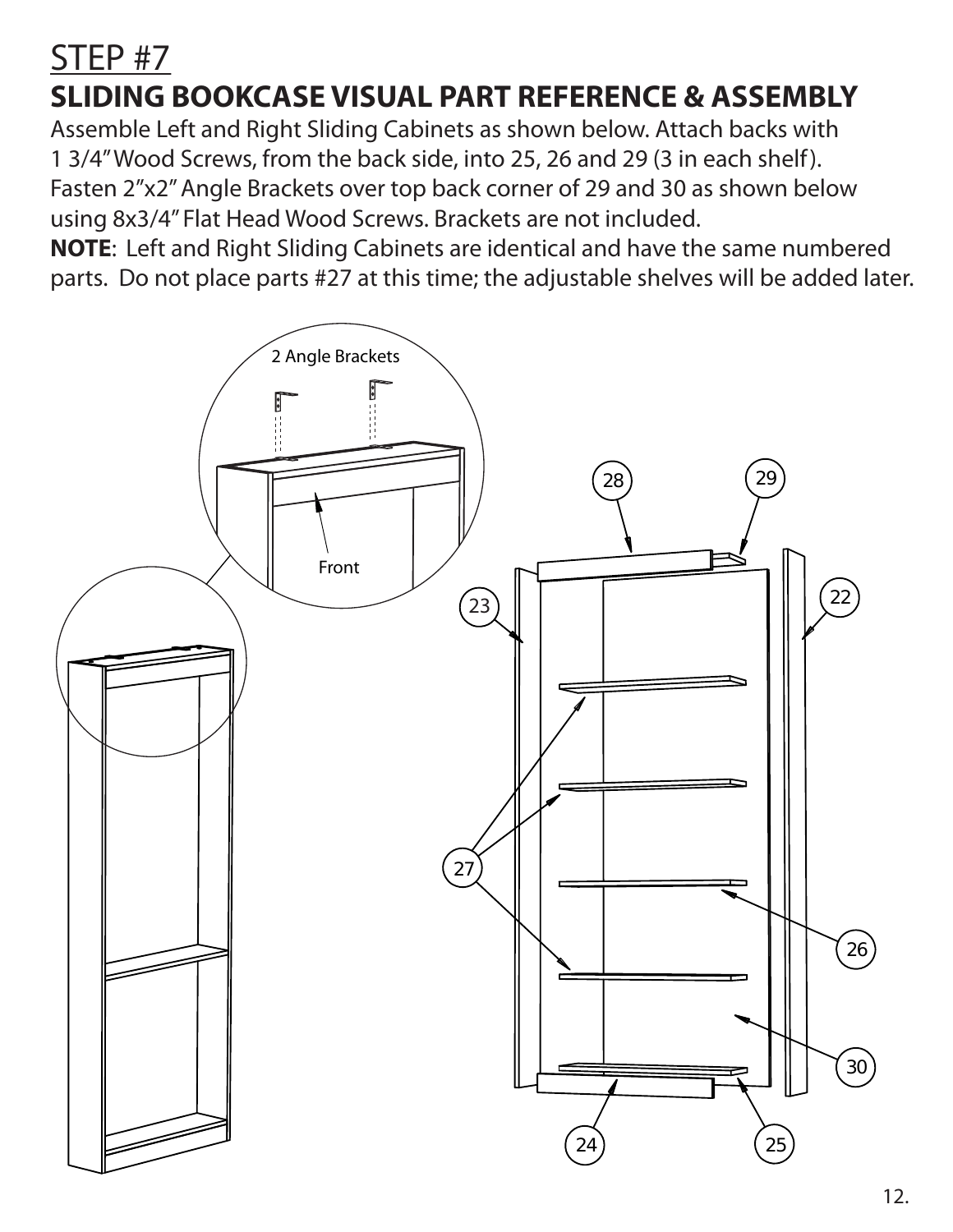### STEP #7 **INSTALL NYLON CARRIERS**

Drill 3⁄8" holes in the tops of the Sliding Book Cases as shown below. Screw Nylon Carriers through the top, into the threaded plates. Do not tighten nuts at this point.

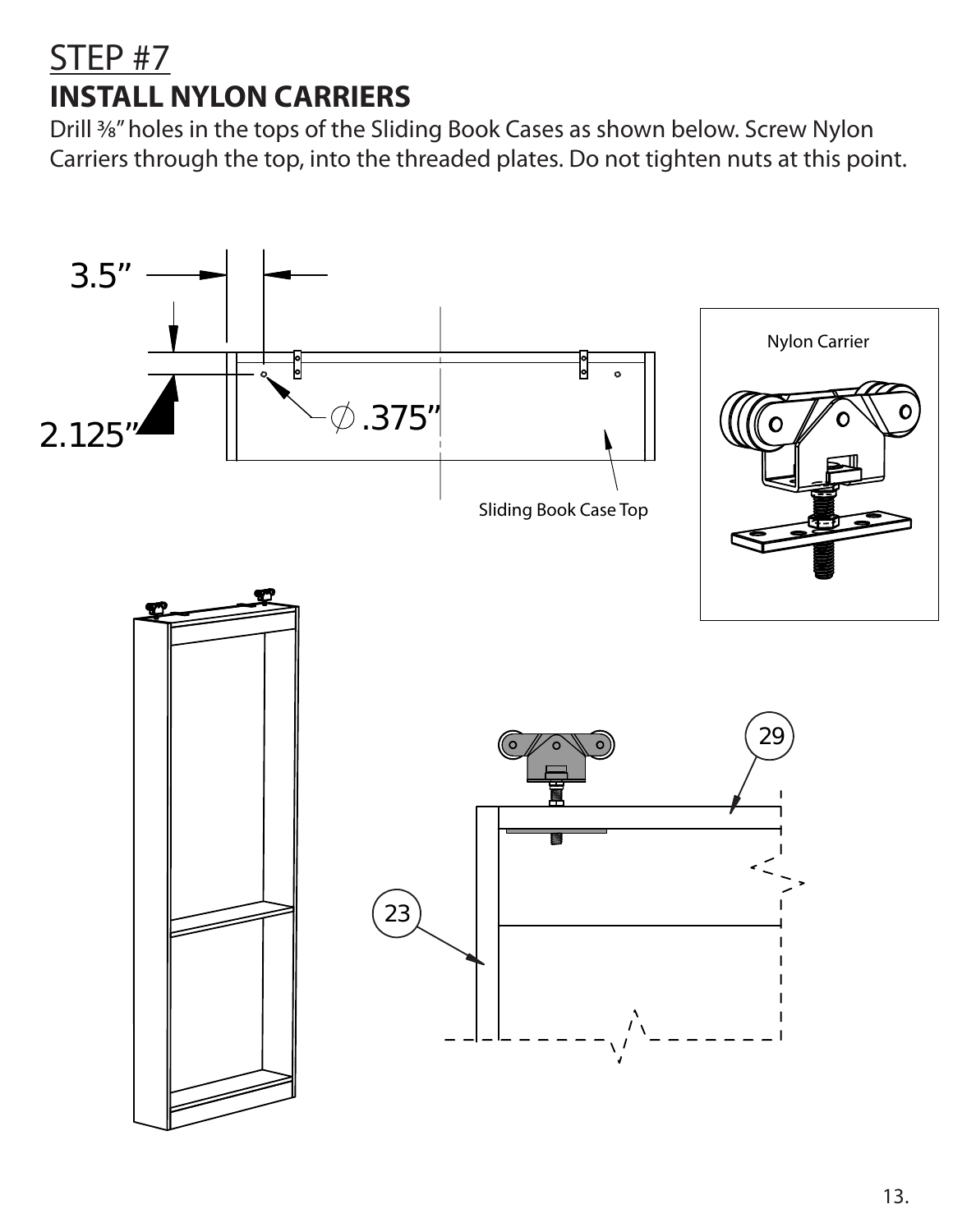# STEP #7 **INSTALL SLIDING ROLLERS**

Install (2) Sliding Rollers to the back bottom side of each Sliding Cabinet approximately 3.5" up from the bottom of Sliding Cabinet (opposite of the Deck, #14) to the center of the rollers. More important, be sure that rollers will line up on the Front Toe pieces of the Left Side, Right Side and Bed Cabinets (If they are too high they will not function properly).

NOTE: Sliding Book Cases are not on track yet. Image below is only for future reference.

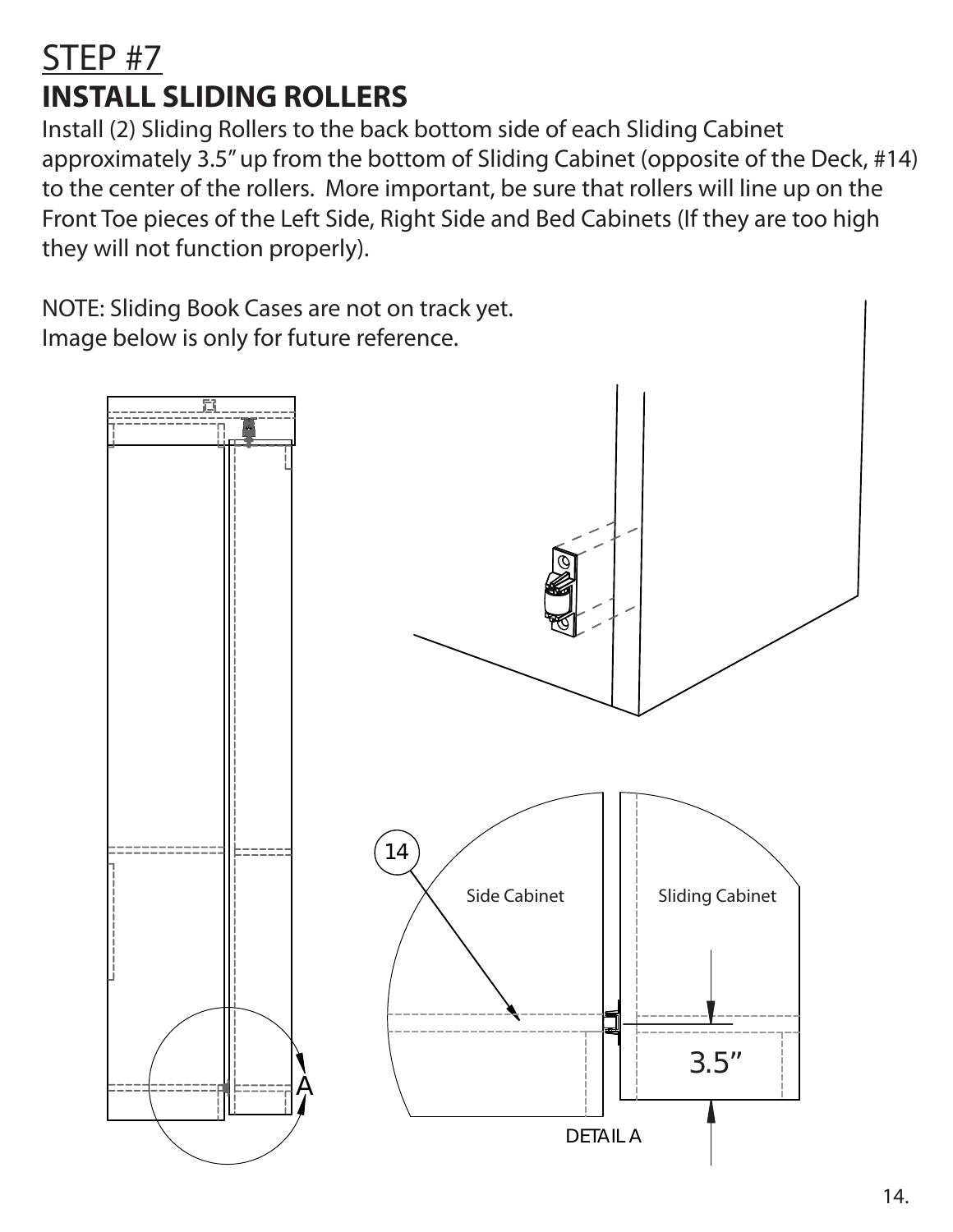# STEP #8 **MOUNT SLIDING BOOK CASES**

Hang one Sliding Book Case on Left Track. Next, slide on two Rubber Safety Stoppers back to back but do not secure. Hang the second Sliding Book Case and the last Rubber Safety Stop. Both Book Cases and all 4 Safety Stops should be on the left Aluminum Track at this point.



Next, hang right side of Aluminum Track so that it butts up against the left side, in the center of the Bed Cabinet.